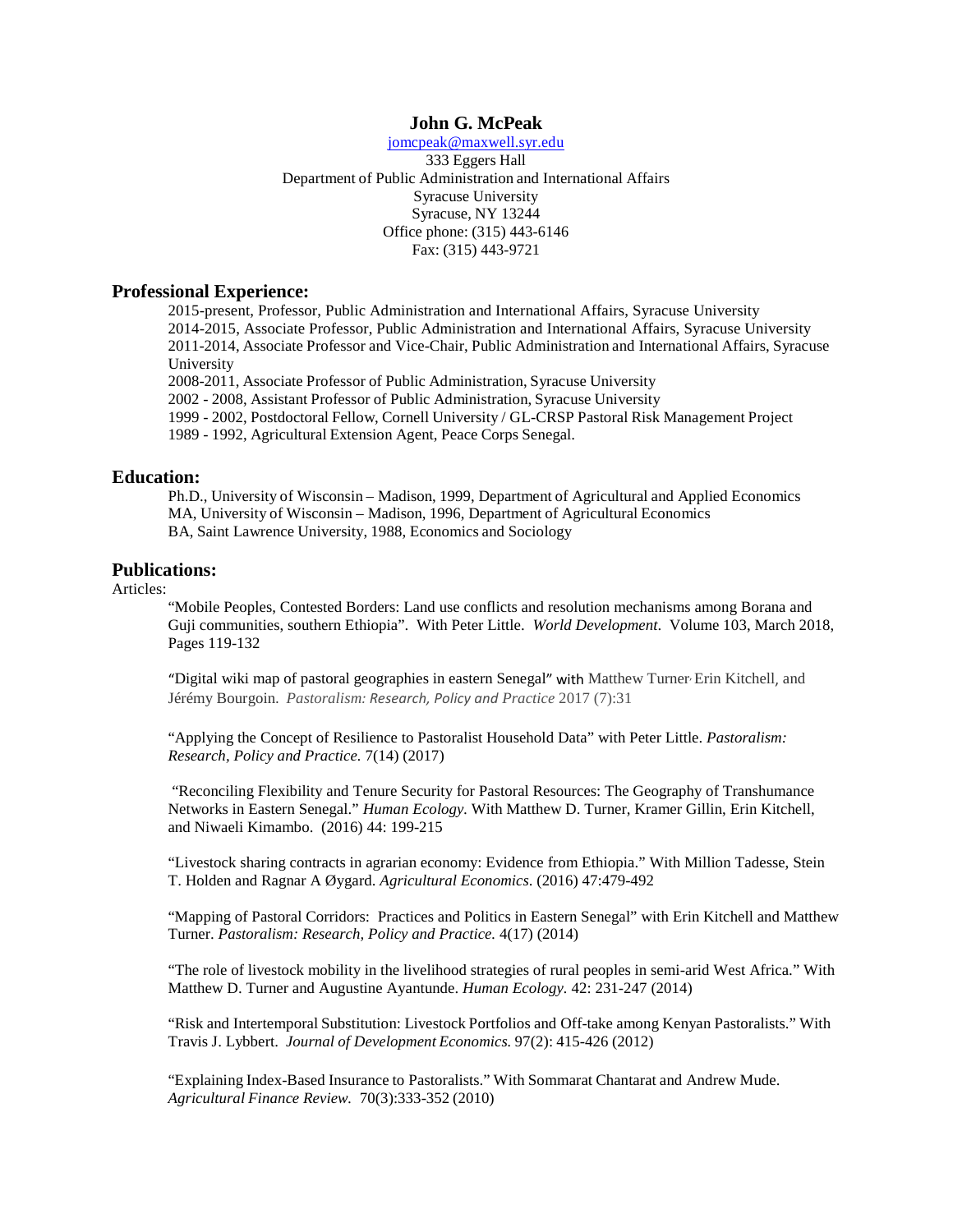"Leaving or Staying: Inter-Provincial Migration in Vietnam". With Phuong Nguyen-Hoang. *Asian and Pacific Migration Journal*. 19(4): 473-500. (2010)

"Dynamic Field Experimentsin Development Economics: Risk valuation in Morocco, Kenya and Peru" With Travis Lybbert, Francisco Glazara, Christopher B. Barrett, Stephen Boucher, Michael R. Carter, Sommarat Chantarat, Aziz Fadlaoui, and Andrew Mude. *Agricultural & Resource Economics Review* 39(2): 176-192 (2010)

"Do Community Members Share Development Priorities? Results of a Ranking Exercise in East African Rangelands." With Cheryl Doss, Christopher B. Barrett and Patti Kristjanson. *Journal of Development Studies.* 45(10): 1663-1683 (2009)

"Identifying Conservation Opportunities among Malinké Bushmeat Hunters of Guinea, West Africa**"** With Sharon Pailler, John Wagner, and Don Floyd. *Human Ecology*. 37(4): 761-774 (2009)

"Empirical Forecasting of Slow-Onset Disasters for Improved Emergency Response: an application to Kenya's arid north." With Andrew Mude, Christopher B. Barrett, Robert Kaitho, and Patti Kristjanson. *Food Policy*. 34(4): 329-339 (2009)

"Understanding Declining Mobility and Interhousehold Transfers Among East African Pastoralists." With Marieke Huysentruyt and Christopher B. Barrett. *Economica*. 76: 315-336 (2009)

"Challenging Stereotypes: The Multiple Dimensions of Poverty in Pastoral Areas of East Africa." With Peter Little, Christopher B. Barrett, and Patti Kristjanson. *Development and Change* 39(4): 587-611 (2008)

"Interpersonal, Intertemporal and Spatial Variation in Risk Perceptions: Evidence from East Africa." With Cheryl Doss and Christopher B. Barrett. *World Development*. 36(8): 1453-1468 (2008)

"Bayesian Herders: Asymmetric Updating of Rainfall Beliefs in Response to External Forecasts" with Travis Lybbert, Christopher B. Barrett, and Winnie Luseno. *World Development* 35(3): 480-497 (2007)

"Educational Investments in a Dual Economy." With Andrew Mude, Christopher B. Barrett, and Cheryl Doss. *Economica.* 74:351-369 (2007)

"Confronting the Risk of Asset Loss: What Role Do Livestock Transfers in Northern Kenya Play?" *Journal of Development Economics*. 81(2): 415-437 (2006)

"Are Household Production Decisions Cooperative? Evidence on Pastoral Migration and Milk Sales in Northern Kenya" with Cheryl Doss. *American Journal of Agricultural Economics.* 88(3):525-541. (2006)

"Welfare Dynamics in Rural Kenya and Madagascar" *Journal of Development Studies*. With Christopher B. Barrett, Paswel Phiri, Bart Minten, Festus Murithi, Willis Oluch-Kosura, Frank Place, Jean Claude Randrianarisoa, Jhon Rasambainarivo, and Justine Wangila. 42(2): 248-277 (2006)

"Policy, technology, and management strategies for achieving sustainable agricultural intensification." With David R. Lee and Christopher B. Barrett. Introduction for a special issue of *Agricultural Economics 34(2): 123-127* (2006)

"The Dynamics of Coupled Human and Natural Systems." With Christopher B. Barrett and David R. Lee. Introduction for special section in *Environment and Development Economics.*11:9-13 (2006)

"Individual and Collective Rationality in Pastoral Production: Evidence from Northern Kenya." *Human*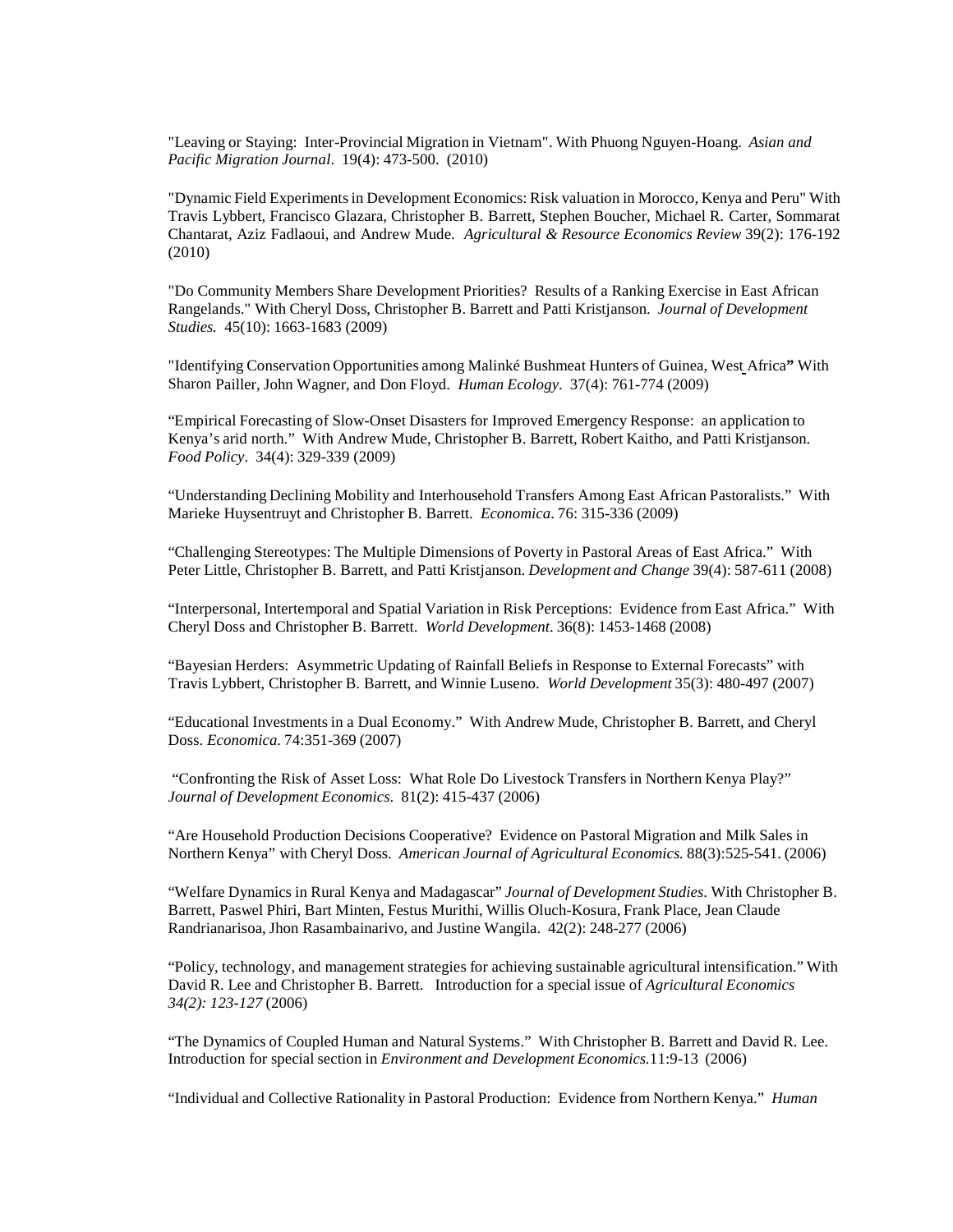*Ecology.* 33(2):171-197 (2005)

"Linkages Between Community, Environmental, and Conflict Management: Experiences from Northern Kenya." *World Development.* With Guyo Haro and Godana Doyo. 33(2): 285-299 (2005)

"Institutional Arrangements for Rural Poverty Reduction and Resource Conservation." *World Development*. Introduction for a special issue with Christopher B. Barrett and David R. Lee. 33(2): 193-197 (2005)

"Contrasting Income Shocks with Asset Shocks: Livestock Sales in Northern Kenya." *Oxford Economic Papers*. 56: 263-284. (2004)

"Analyzing and Addressing Localized Degradation in the Commons." *Land Economics* 78(4): 515-536 (2003)

"Assessing the Value of Climate Forecast Information for Pastoralists: Evidence from Southern Ethiopia and Northern Kenya" with Winnie Luseno, Christopher B. Barrett, Peter Little and Getachew Gebru. *World Development*. 31(9):1477-1494. (2003)

"Differential Risk Exposure and Stochastic Poverty Traps Among East African Pastoralists," with Christopher B. Barrett. *American Journal of Agricultural Economics*. 83(3):674-679. (2001)

"Diversity in Income Generating Activities for Sedentarized Pastoral Women in Northern Kenya," with Immaculate Nduma and Patti Kristjanson. *Human Organization*. 60(4): 319-325 (2001)

### Reports

"Resilience and Its Correlates." With Jennifer Abdella. Decentralized Climate Funds project of the Near East Foundation, Syracuse, NY. Working Paper. (2018)

"The Role of Pastoralists' Tradition / Cultural Institutions in Climate Change Resilience in West Africa." Report for the International Food Policy Research Institute. Washington DC. (2017)

"The Role of Pastoralists' Tradition / Cultural Institutions in Climate Change Resilience" Report for the International Food Policy Research Institute, Washington DC. (2017)

"Report of a Consultancy for Livestock Systems and Environment Program. Accelerated Value Chain Development (AVCD) - Livestock Component Project. Activity code IS03\_NBO\_USA081\_USA081L" Report for International Livestock Research Institute. (2016)

Land Use at the Margins of Intensive and Extensive Land Use: Baseline Survey Results from Southern Ethiopia" with Peter Little and Heather Huntington. Prepared for a World Bank Conference on Land and Poverty. (March 2015).

"Section 3: Social and Political Impacts of Increased Market Involvement." By John McPeak and Peter Little of the Background Paper "Human, Social, Political Dimensions of Resilience" for the FAO, IFPRI to inform the flagship report on "*Economics of Resilience in the Drylands of Sub-Saharan Africa*.: Edited by Carol Kerven and Roy Behnke, contributions by Roy Behnke, Roger Blench, Hamath Amadou Dia, Katherine Homewood, Alexandre Ickowicz, Carol Kerven, Peter Little, John McPeak, Mark Moritz, Michael Mortimore, John Morton, Ibra Touré, Abdrahmane Wane. Revised and under review. (peer reviewed) (2014)

"Resilience and Pastoralism in Africa South of the Sahara, with a Particular Focus on the Horn of Africa and the Sahel, West Africa." With Peter Little. Background Paper for the IFPRI 2020 Conference and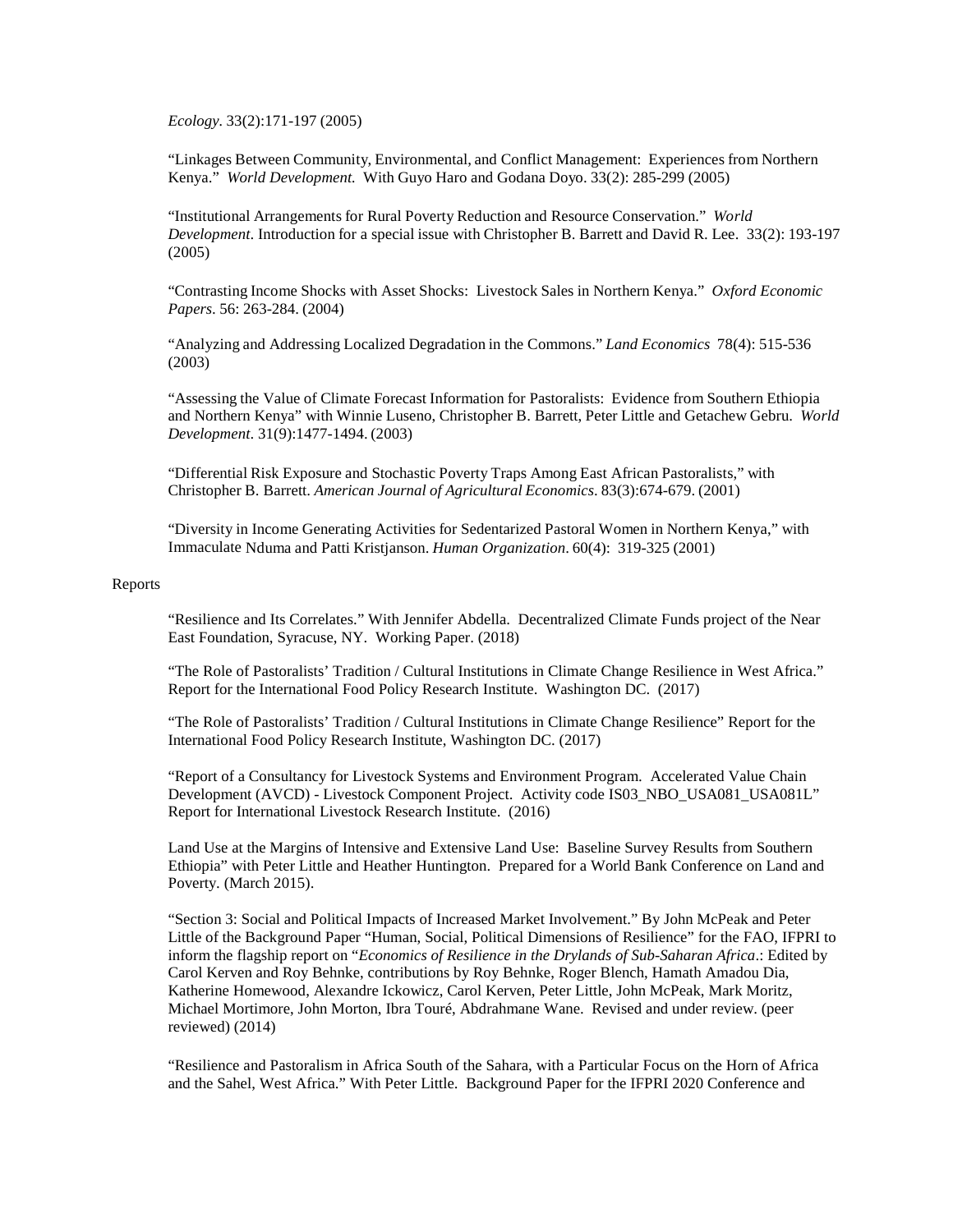forthcoming publication *Building Resilience for Food and Nutrition Security*, Addis Ababa, May 2014. Accepted and under publication. IFPRI, Washington DC. (peer reviewed) (2014)

"Market Access and Trade Issues Affecting the Drylands in the Horn of Africa. Brief Prepared by a Technical Consortium hosted by the CGIAR in partnership with the FAO Investment Center", with Yacob Aklilu, Peter Little and Hussein Mahmoud. FAO – CGIAR, Nairobi. (peer reviewed) (2013)

Retrospective Assessment of Pastoral Policies in Ethiopia, 1991-2008, With Peter Little, Roy Behnke, and Getachew Gebru., Pastoral Economic Growth and Development Policy Assessment, Ethiopia, 30 pages. Commissioned by DfID at the request of the Government of Ethiopia. (2010)

"Future Scenarios for Pastoral Development in Ethiopia, 2010-2025", With Peter Little, Roy Behnke, and Getachew Gebru., Pastoral Economic Growth and Development Policy Assessment, Ethiopia, 57 pages. Commissioned by DfID at the request of the Government of Ethiopia (2010)

"Policy Options for Pastoral Development in Ethiopia." With Peter Little, Roy Behnke, and Getachew Gebru., Pastoral Economic Growth and Development Policy Assessment, Ethiopia, 14 pages. Commissioned by DfID at the request of the Government of Ethiopia (2010)

"Policy Options for Pastoral Development in Ethiopia and Reaction from the Regions." With Peter Little, Getachew Gebru and Solomon Desta, Pastoral Economic Growth and Development Policy Assessment, Ethiopia, 26 pages. Commissioned by DfID at the request of the Government of Ethiopia (2010)

"Pastoralism and Poverty Reduction in East Africa: A Policy Research Conference." Policy Briefs. June 2006 Safari Park Hotel, Nairobi. Conference organized and report edited by Patti Kristjanson, Peter Little, Christopher B. Barrett, and John McPeak. 76 pages (2006)

"Final report of a consultancy on Livestock Marketing in Mali, Kenya and Botswana. Undertaken for the Indigenous Vegetation Project (IVP)." John McPeak with the assistance of National consultants: in Mali, Djibril Traore; in Kenya, James Njanja and Raymond Obunga; and in Botswana, Robbie Kenneth. 84 pages. (2005).

#### In review

"Production risks and constraints: Livelihood strategies and perceptions of small holders in Sahelian West Africa." With Matthew Turner and Augustine Ayantunde.

"Diversify more or less? Household resilience and food security in rural Nigeria." With Sènakpon F.A. Dedehouanou.

"Tenure Systems in Transition: Differential Access to Land in Southern Ethiopia" With Peter Little

#### In preparation

"Parental income uncertainty and asymmetric child education: Implications for intergenerational transmission of poverty trap in Ethiopia." With Dambala Gelo Kutela.

"Development Experiences". Brief for the Decentralized Climate Fund of the Near East Foundation.

### Annotated Bibliography (peer reviewed)

"Trade." In *Oxford Bibliographies in African Studies*. Ed. Thomas Spear. New York: Oxford University Press, (2012).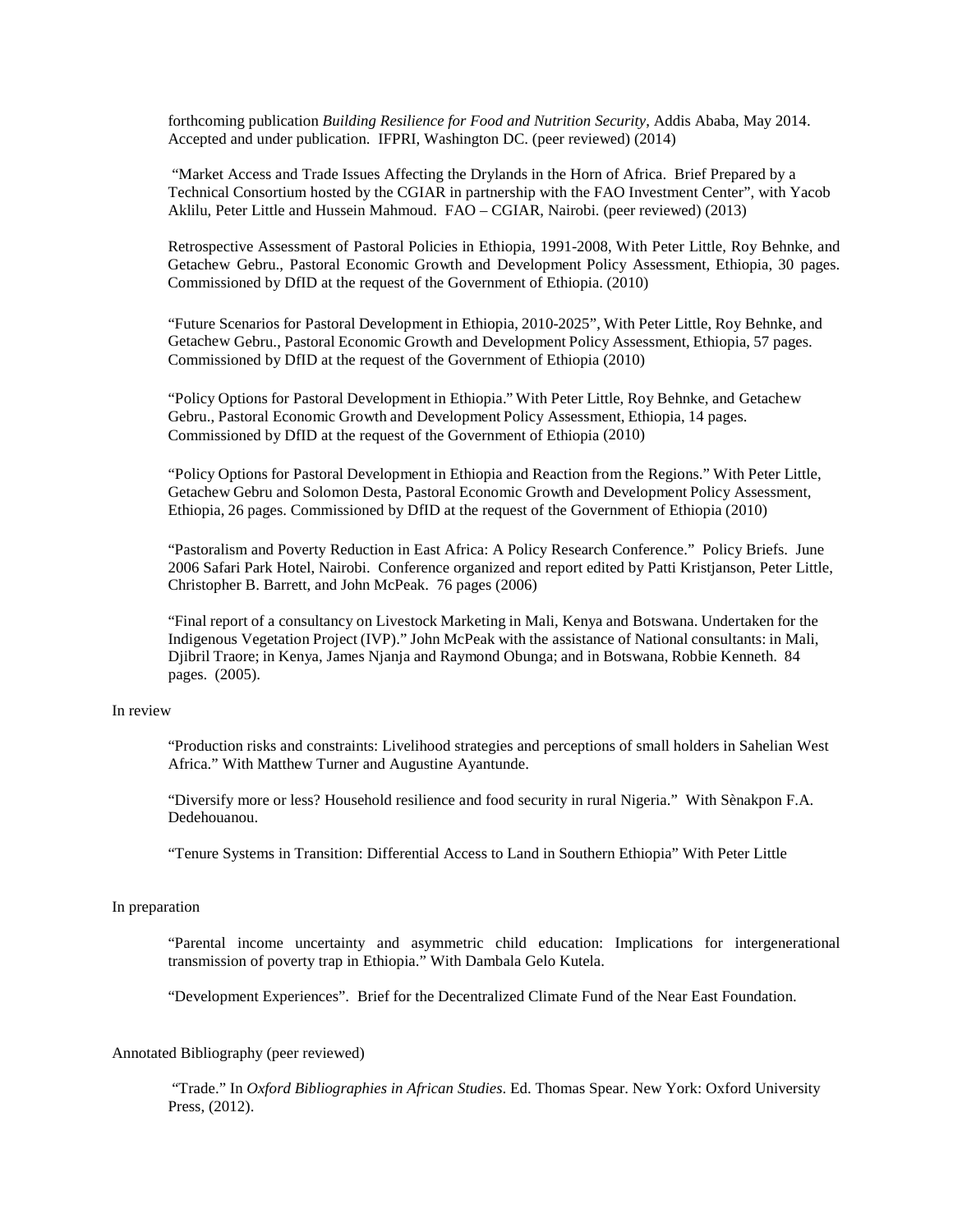#### Books

*Risk and Social Change in an African Rural Economy: Livelihoods in Pastoralist Communities* With Peter Little and Cheryl Doss. Routledge Press: New York. (2012) Paperback edition forthcoming 2016.

*Livestock Marketing in Eastern Africa: Research and Policy Challenges*. Co-edited volume with Peter Little. ITDG Publishing, London.(2006)

## Chapters:

"The Role of Pastoralists' Tradition / Cultural Institutions in Climate Change Resilience in West Africa" in Proceedings of 2017 International Conference on Public Administration and International Symposium on West African Studies. USTEC, Chengdu. (2017) p. 805-818.

"Remittances and Fragile States: What Do We Know?" in *Transnational Transfers and Global Development.* Stuart S. Brown (ed.). Palgrave Macmillan, New York. (2012). P. 56-75.

"Insuring Against Drought-Related Livestock Mortality: Piloting Index-Based Livestock Insurance in Northern Kenya." With Andrew Mude, Sommarat Chantarat, Christopher B. Barrett, Michael Carter, and Munenobu Ikegami. In *Towards Priority Actions for Market Development for African Farmers: Proceedings of an International Conference 13-15 May 2009, Nairobi Kenya*. ILRI. (2011) p. 175-188.

"The Environment and Development." *International Handbook of Development Economics.* Amitava Krishna Dutt and Jamie Ros (eds.) Edward Elgar. (2008) p. 404-416.

"Linkages Between Community, Environmental, and Conflict Management: Experiences from Northern Kenya." in *Decentralization and the Social Economics of Development*. C.B. Barrett, A. Mude, and J. Omiti (eds.). CABI. (2007) reprint of Haro et al. from *World Development*

"Simulation Noise and the Estimation of Land Use Decisions in Kenya." in *Applications of Simulation Methods in Environmental and Resource Economics* Anna Alberini and Riccardo Scarpa (eds.). Kluwer Academic Publishers. p. 355-371. (2006)

"Poverty Traps and Safety Nets." with Christopher B. Barrett, in *Poverty, Inequality and Development: Essays in Honor of Erik Thorbecke.* Alain de Janvry and Ravi Kanbur (eds.). Springer. p. 131-154 (2006)

"Introduction." With Peter D. Little in *Livestock Marketing in Eastern Africa: Research and Policy Challenges*. John G. McPeak and Peter D. Little. Editors. ITDG Publishing. p. 1-13 (2006)

"Livestock Marketing in Marsabit District, Kenya, over the past fifty years." in *Livestock Marketing in Eastern Africa: Research and Policy Challenges*. John G. McPeak and Peter D. Little. Editors. ITDG Publishing. p.39-71 (2006)

"Livestock Market Organization and Price Distributions in Northern Kenya." With Alan M. Green, Christopher B. Barrett, and Winnie K. Luseno. in *Livestock Marketing in Eastern Africa: Research and Policy Challenges*. John G. McPeak and Peter D. Little. Editors. ITDG Publishing .p. 73-88 (2006)

"Policy Implications and Future Research Directions." With Peter D. Little and Montague W. Demment in *Livestock Marketing in Eastern Africa: Research and Policy Challenges*. John G. McPeak and Peter D. Little. Editors. ITDG Publishing. p. 247-255 (2006)

"Cursed If You Do, Cursed If You Don't: the contradictory processes of pastoral sedentarization in Northern Kenya." in *As Pastoralists Settle: Social, Economic, and Health Consequences of Pastoral Sedentarization in Northern Kenya*, Eric Roth and Elliot Fratkin (eds.). Kluwer Academic Publishers, New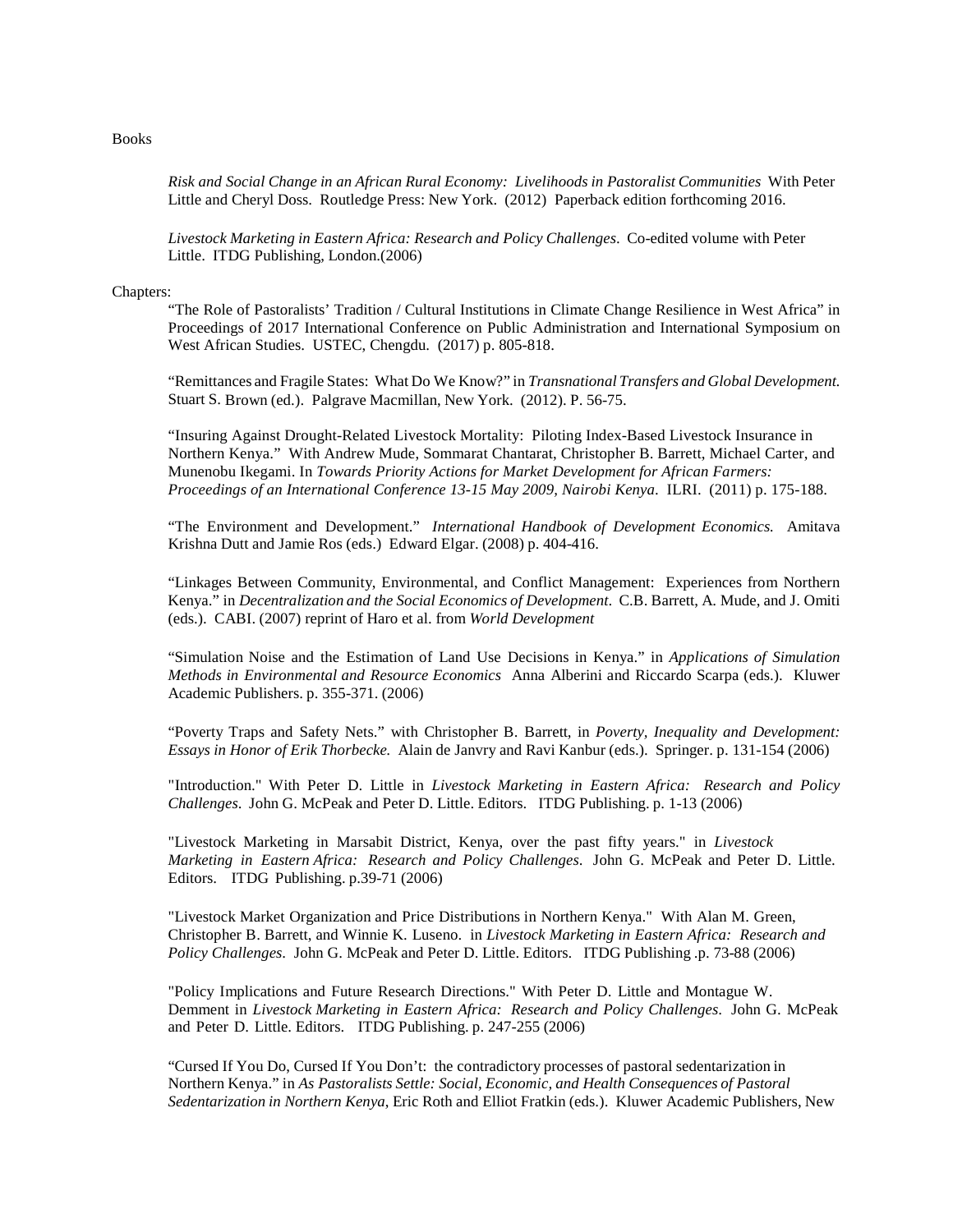York. p. 87-104. (2005)

Book Reviews:

*Ecology of African Pastoralist Societies* for *Human Ecology.* 38(4):583-4 (2010)

*Impact of Science on African Agriculture and Food Security* for the *American Journal of Agricultural Economics* 91(4): 1159-60. (2009)

Research Briefs, and Policy Briefs

"Resilience and Pastoralism in sub-Saharan Africa, with a Particular Focus on the Horn of Africa and the Sahel, West Africa." With Peter Little. Background Paper for the IFPRI 2020 Conference

"Building Resilience for Food and Nutrition Security", Addis Ababa, May 2014. IFPRI, Washington DC. (2014)

"Mapping Transhumance Corridors in West Africa" With Matthew Turner. GSFA / RIVERS and MLPI 2 projects of the Adapting Livestock Systems to Climate Change Collaborative Research Support Project. RB-03 2012. (2012)

"Mali Livestock & Pastoralist Initiative (MLPI-2) Building on Success, Looking to the Future" « Initiative d'aide aux pasteurs et à l'élevage au Mali (MLPI-2) Bâtir sur les succès, regarder vers l'avenir ». With Sarah Lupis and Jay Angerer. Adapting Livestock Systems to Climate Change Collaborative Research Support Project. PB-06 2011. (2011)

"Risk Ranking in Northern Mali" With Matthew Turner. MLPI research brief, RB 10-01-MLPI (2010)

"Role of Farmer Organizations in the Strategy for Improving the Quality of Life for Livestock Producers in Northern Mali" With Alpha Kergna, Aly Kouriba, Amadou Kodio, Bino Teme, and Lassine Diarra. MLPI research brief, RB 10-02-MLPI (2010)

Animal Fattening in Mali. With Sana Kassogue and Boubacar Dembele. MLPI Research brief, RB 10-04- MLPI (2010).

Management and Use of Bourgou *(Echinochloa stagnina)* With Lassine Diarra, Aly Kouriba, Amadou Kodio, Bino Teme, and Alpha Kerna. RB 10-05-MLPI (2010)

Documenting Causes of Livestock Mortality Among Pastoralists in Ethiopia and Kenya GL CRSP research brief. GLCRSP brief09-01 (2009)

In What Ways are People in Pastoral Areas Integrated into the Cash Economy? GL CRSP research brief. GLCRSPbrief09-02 (2009)

Altering Poverty Dynamics with Index Insurance: Northern Kenya's HSNP+. With Michael Carter, Christopher Barrett, Andrew Mude, and Sommarat Chantarat. AMA CRSP research brief. Amabrief08- 08 (2008)

Insuring the Never before Insured: Explaining Index Insurance through Financial Education Games." AMA CRSP research Brief. (multiple co-authors) amabrief08-07 (2008)

"Changing Livelihoods, Risky Environments: Social and Economic Change among Pastoralists in East Africa." With Peter Little, Cheryl Doss and Christopher Barrett. Global Livestock CRSP Research Brief. 08-01-LITEK (2008)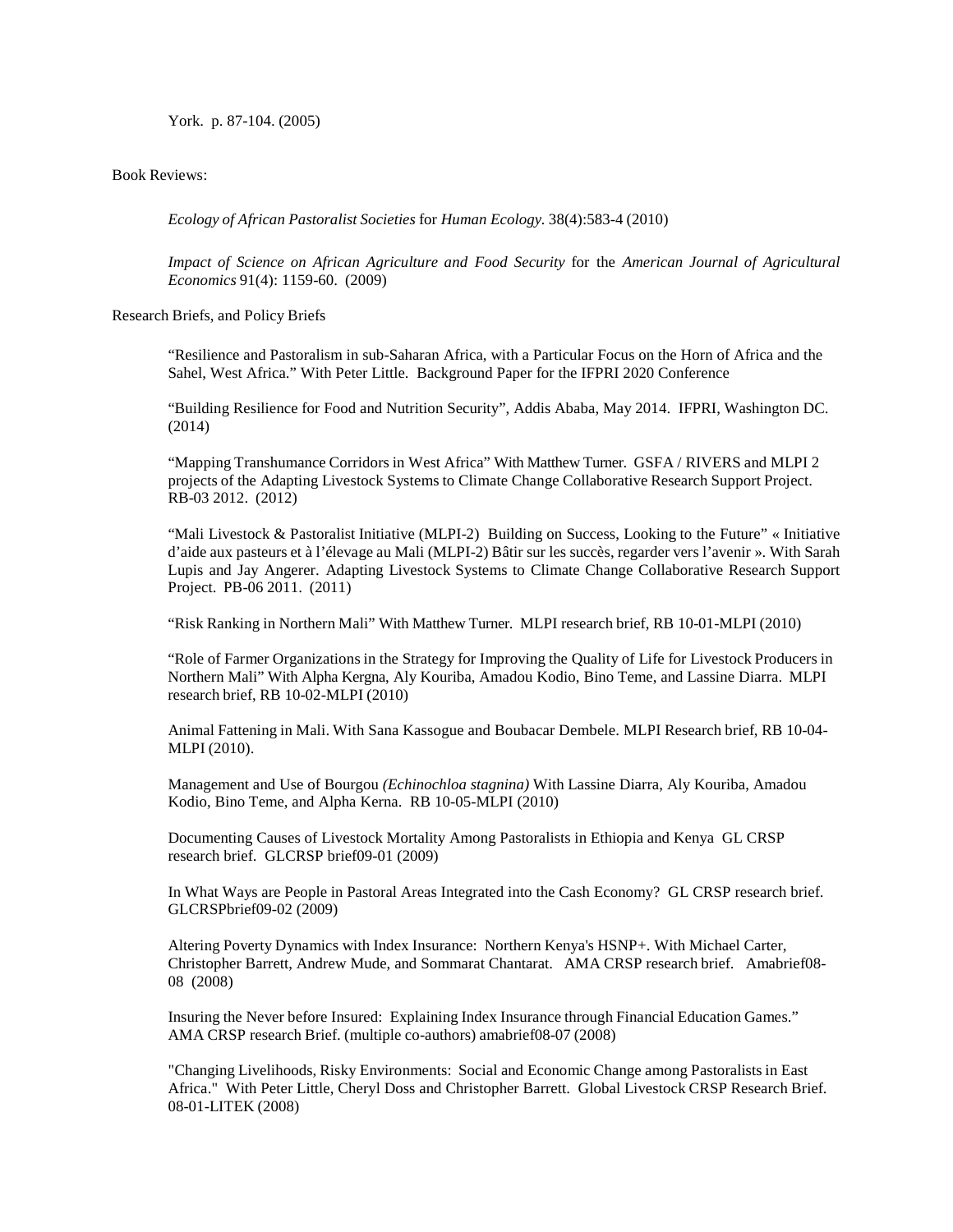"How Are They Surviving Out There? An Analysis of Total Income in the PARIMA Study Sites." Global Livestock CRSP Research Brief. 08-02-LITEK (2008)

"Do Pastoral Husbands and Wives in Northern Kenya View Milk Markets Differently?" With Cheryl Doss. *Global Livestock CRSP Research Brief 06-02 PARIMA* (2006)

"Empirical Forecasting of Slow-Onset Disasters for Improved Emergency Response: An application to Kenya's Arid Lands" With Andrew Mude, Christopher Barrett, Patti Kristjanson, and Robert Kaitho *Global Livestock CRSP Research Brief 06-07 PARIMA* (2006)

"Variation in Risk Perceptions across Individuals, Time, and Space: Evidence from Pastoral East Africa." With Christopher B. Barrett and Cheryl Doss. *Global Livestock CRSP Research Brief 06-08 PARIMA* (2006)

"Development Priorities in the Rangelands of Northern Kenya and Southern Ethiopia: Results of a Ranking Exercise Among Pastoralists." With Cheryl Doss and Christopher Barrett. *Global Livestock CRSP Research Brief 06-09 PARIMA* (2006)

"Linkages Between Community, Environmental, and Conflict Management: Experiences from Northern Kenya." With Guyo Haro and Godana Doyo. *Global Livestock CRSP Research Brief 05-01 PARIMA*. (2005).

"Do Livestock Transfers Among Gabra Herders Insure against Herd Loss?" *Global Livestock CRSP Research Brief 05-09 PARIMA*. (2005).

"Herd Accumulation: A Pastoral Strategy to Reduce Risk Exposure." With Getachew Gebru. *Global Livestock CRSP Research Brief 04-05 PARIMA*. (2004).

"Constraints Limiting Marketed Livestock Offtake Rates Among Pastoralists." With Christopher B. Barrett, Peter D. Little, and Sharon Osterloh. *Global Livestock CRSP Research Brief 04-06 PARIMA*. (2004).

*Livestock Marketing in Kenya and Ethiopia: Proceedings of a workshop held in Nairobi Kenya August 11-13*. Edited by John McPeak. Mimeo, Syracuse University. (2003).

"Fuelwood Gathering and Use in Northern Kenya: Implications for Food Aid and Local Environments." *Global Livestock CRSP Research Brief 03-01-PARIMA*. (2003).

"Pastoral Sedentarization and Community Resilience in Response to Drought: Perspectives from Northern Kenya." With Peter Little. *Global Livestock CRSP Research Brief 03-02-PARIMA*. (2003).

"Poverty Traps and Resource Degradation." With Christopher B. Barrett, Larry Blume, Bart Minten, Festus Murithi, Bernard Okumu, Alice Pell, Frank Place, Jean Claude Randrianarisoa and Jhon Rasambainarivo*. BASIS-CRSP Brief #6.* (2002).

*Assessing the Value of Climate Forecast Information for Pastoralists: Evidence from Southern Ethiopia and Northern Kenya*. The International Research Institute for Climate Prediction, Columbia Earth Institute. Technical Report 02-03. (2002).

"Pastoralists' Use of Markets." *Global Livestock CRSP Research Brief 01-05-PARIMA*. (2001).

### Pre-Ph.D.

Pastoral Decision-Making: an Empirical Investigation of Rangeland Use," *in Proceedings of the 6th*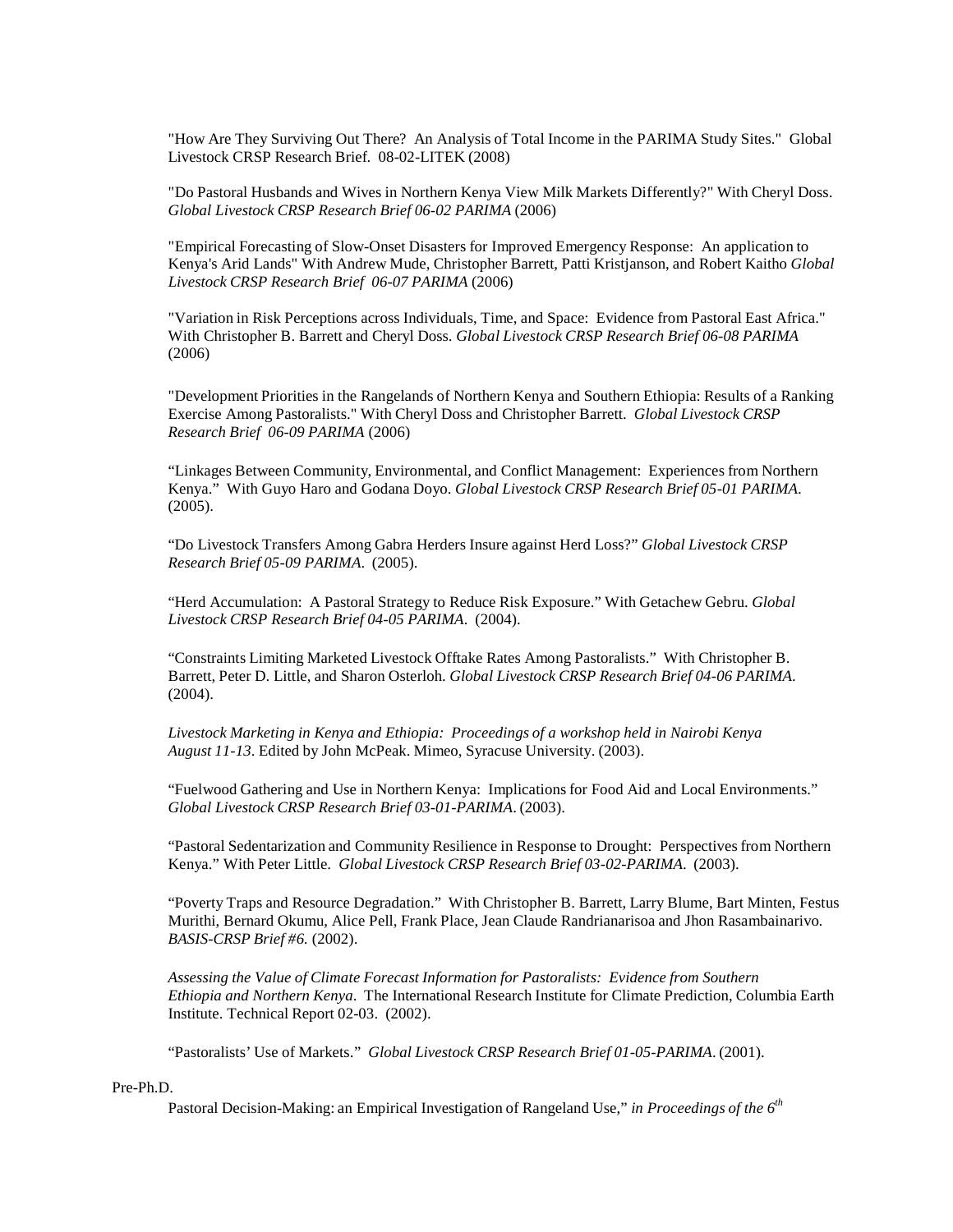*Biennial KARI Scientific Conference*. Kenya Agricultural Research Institute, Nairobi, Kenya. (1999)

"Empirical Analysis of Pastoral Migration Decisions: Gabra Herders in Northern Kenya" *American Journal of Agricultural Economics*. 80(5):1178. Abstract. (1998)

*Impact Assessment Team Report, Animal Productivity and Export Project*, with Karin Engstrom and Peter Wyeth. USAID project # 688-0244, Bamako, Mali. (1996)

*Rice Extension Activities, Kolda Region*. Peace Corps Senegal and Winrock International, Dakar, Senegal. (1991)

*A Study of Rice Cultivation Practices in the Arrondissement of Dioulakolon, Department of Kolda, Region of Kolda, for the Rainy Season of 1990*, with Julia Gamble. Peace Corps Senegal, Dakar, Senegal. (1990)

## Reviewer for:

*Addison Wesley, African Studies Review, Agricultural Economics, Agriculture and Human Values, Agricultural Systems, American Journal of Agricultural Economics (*associate editor)*, Canadian Journal of Agricultural Economics, Economic Inquiry, Economic Systems, Environmental and Resource Economics, Food and Foodways, Food Policy, The Geographical Journal, Human Ecology, Human Ecology Review, Human Organization, The International Food Policy Research Institute , Journal of African Economies, Journal of Arid Environments, Journal of Development Economics, Journal of Development Studies, Journal of Environmental Economics and Management, Journal of Environmental Management, Journal of Institutional and Theoretical Economics, Land Economics, Land Use Policy, Natural Resources Forum, Nomadic Peoples, Pastoralism, Review of Agricultural Economics, Water Resources Research, , Wiley-Blackwell, World Development*

#### **Research Projects:**

Decentralized Climate Funds for the DFiD funded Building Resilience and Adaptation to Climate and Extreme Disaster. Near East Foundation. \$69,103.

Adapting Livestock Systems to Climate Change CRSP – La Gestion des Systèmes Fluviaux pour l'Avenir. (Senegal and Mali) PI (2011-2015) \$794,516

Adapting Livestock Systems to Climate Change CRSP – La Gestion des Systèmes Fluviaux pour l'Avenir. (Senegal and Mali) Seed Grant. PI (2010-2011) \$79,980

Adapting Livestock Systems to Climate Change CRSP – Mali Livestock and Pastoralist Initiative Phase 2. (Mali) co-PI (2010-2013) \$650,068

AMA CRSP – Hunger Safety Net – Index Based Livestock Insurance (Kenya) – PI / team member (2008-2013) \$331,498

Global Livestock Collaborative Research Support Program – Mali Livestock and Pastoralist Initiative - co-PI (2008-2010) \$434,029

Global Livestock Collaborative Research Support Program – Livestock Marketing in Kenya and Ethiopia - PI (2005-2007) \$347,981

International Livestock Research Institute – Improving the Effectiveness of Action to Reduce Poverty and Vulnerability of Pastoralists (East Africa)– co PI. (2005-2006) \$26,292

AMAREW mentor in Ethiopia (2004-2007)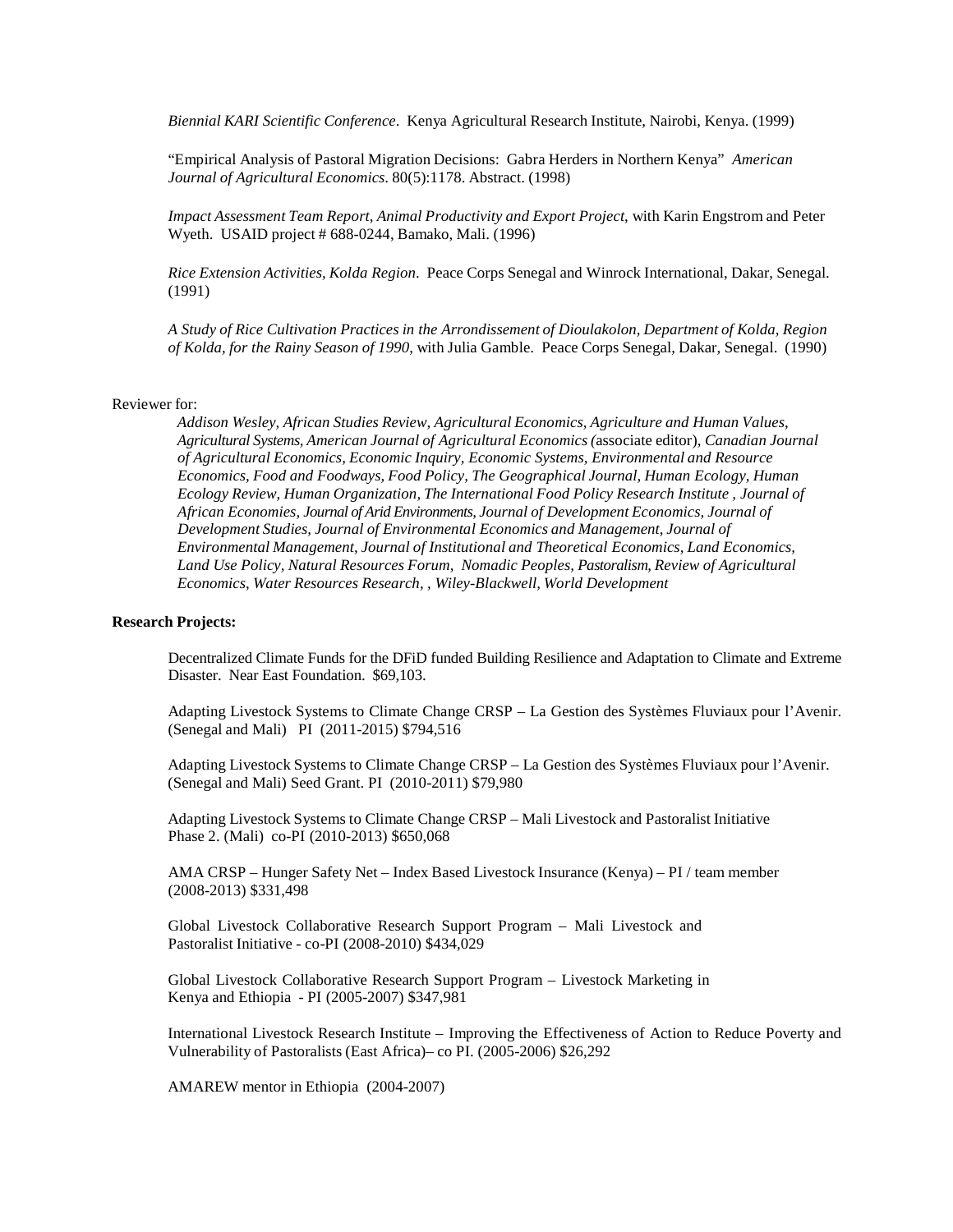BASIS-CRSP team member Kenya (2000-2006)

Global Livestock Collaborative Research Support Program – Pastoral Risk Management Project (Kenya and Ethiopia) – Postdoctoral research associate and then co-PI (1999-2006) \$78,244

#### **Conferences organized:**

"Young African Leadership Initiative" Funding by the Department of State for a six week program at the Maxwell School, Syracuse University Summer 2014, 2015, 2016,2017

"Pastoralism and Poverty Reduction in East Africa: A Policy Research Conference" Nairobi, Kenya, June 27-28, 2006. Co-organizer

"Livestock Marketing in Kenya and Ethiopia", Nairobi, Kenya August 11-13, 2003

"Reconciling Rural Poverty Reduction and Resource Conservation: Identifying Relationships and Remedies." Cornell University, May 1-3, 2003. Co-organizer

## **Teaching Award:**

International Relations Program Teaching Excellence Award, Syracuse University, 2009

## **Graduate committees:**

## Ph.D.

Wendy Wicker – Social Science (current), Kevin Krupski – Public Administration (2017), Natasha Koshy – Social Science (2017), Harish Jagannath – Public Administration (2016), Nidhi Vij – Public Adminstration (2016), Todd Metcalfe – Social Science (2015), Megan McSherry – Biology (2015), Jung Eun Kim – Public Administration (2014), David Berlan – Public Administration (2013), Sanglim Yoo – ESF (2012),Fred Owusu-Ansah – ESF (2010), Mengistu Debela – Anthropology (2009), Ana Menezes – ESF (2008), Tilla McAntony (chair of examination)– Social Science (2007), Vikas Choudhary –Anthropology (2007), Laura Schmitt – ESF (2006), Ana Dammert (chair of examination) – Economics (2006) Frederic Lampe (chair of examination) - Anthropology (2006) Cong Pham (chair of examination) – Economics (2005), Paul Edelman – Political Science (2004)

## Masters.

Laura Coberly – ESF (2014), Derek Simmonds – ESF (2005) Brad Parrish – ESF (2003)

## Masters PA

Hlonphile Simelane (2007) Ana Menezes (2006)

### IR Papers

Kenichi Yamada (2007) Kang Pil-ho (2007) Jisun Kim (2007) Stephen Brown (2007) Jason Liou (2007) Rachel Roberts (2006) Banita Sarwar (2006), Elizabeth Gozzer-Vera (2006) Ababacar Gueye (2006) Michelle Koscielski (2005) Jonathan Kindron (2005) Laura McKechnie (2005), Dan Olsen (2005) Thibaut Muzart (2005) Ryo Nakamura (2004)

## **Capstones supervised:**

"International Development NGO Organizational Review" Client: Near East Foundation. 2017. 5 students.

"Girls in Rural Economies" Client: Chicago Council on Global Affairs. 2017. 4 students.

"Senegal River Valley: Urban electricity, Local Conventions, and Development" IR capstone seminar, 2012, 2013, 2015, 2016, 2017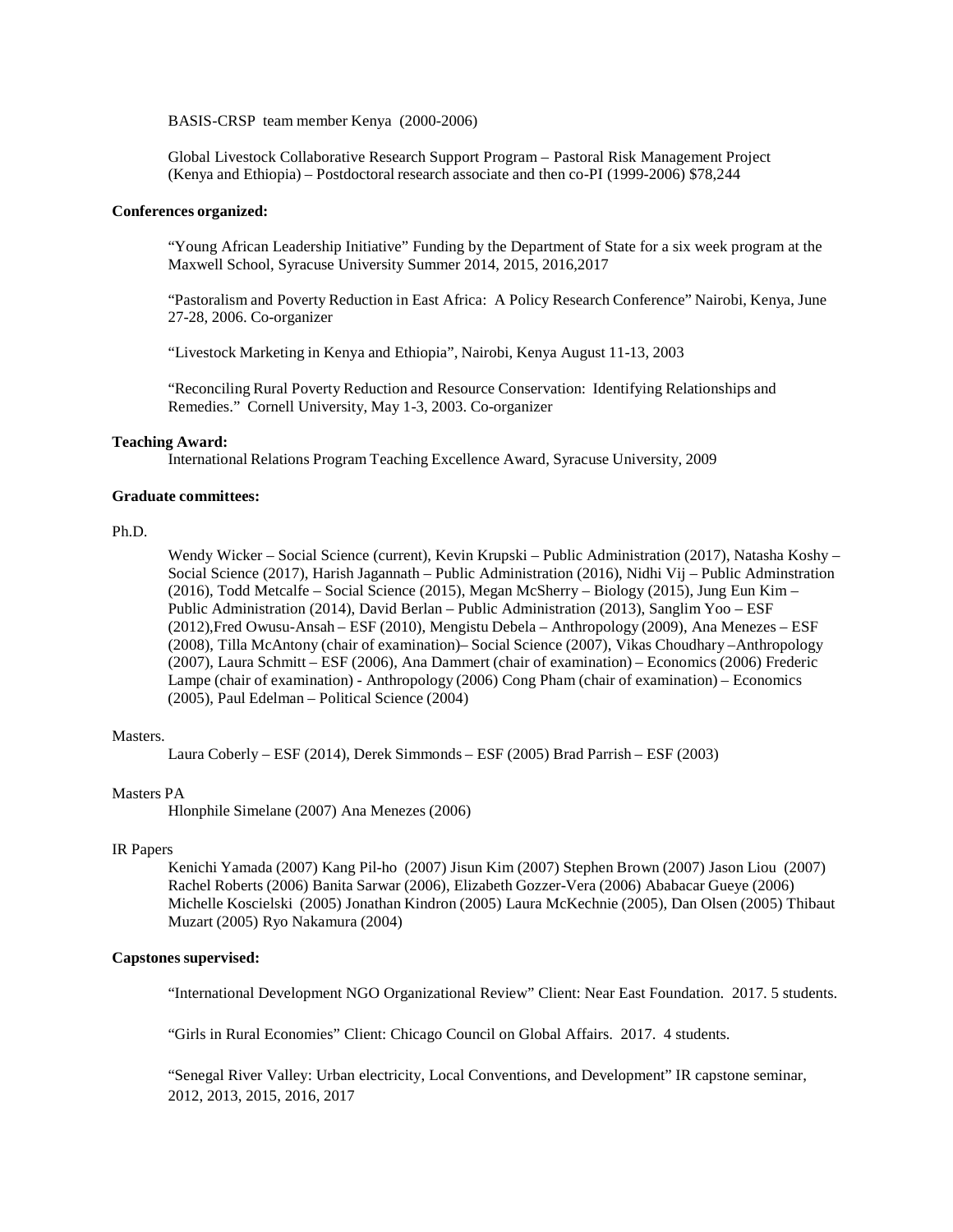"Somali Bantu Community Association Management Program" Client: The SBCA. 2014. 4 students.

"Developing an Organization-Wide Monitoring and Evaluation (M&E) system for the Near East Foundation". Client: The Near East Foundation. 2010. 7 students.

"CSO Framework Evaluation." Client: USAID. 2010. 7 students.

"Improvement of Democratic Systems of Local Governance in Afghanistan and Pakistan." Client: USAID. 2009. 7 students.

"Women and Girls in Development." Client: Gates foundation. 2009. 7 students.

"ICRP Analysis and Re-bid Strategy." Client: AED. 2009. 7 students.

"Electoral Legal Reform Assistance: What can USAID do better?" Client: USAID. 2008, 5 students.

"Gender and Agriculture in Africa." Client: Gates foundation. 2008. 7 students.

"E-learning for NGO leaders" Client: AED. 2008. 6 students.

"Harvesting the Future: The Case for Tertiary Education in Sub-Saharan Africa." Client: BIFAD. 2007, 8 students.

"Civil Society and Fragile States: Approaches and Challenges." Client: USAID. 2007. 8 students.

"Perspectives on Post-Conflict Reconstruction." Client: USAID. 2006. 5 students.

"Gender and Corruption in the Education Sector." Client: USAID. 2006. 4 students.

"Nation Building in Post-Conflict States: An Analysis Drawn from Experiences in Cambodia, Mozambique, East Timor, and Sierra Leone." Client: USAID. 2005. 4 students.

#### **Presentations:**

West African Study Center, Accra and Cape Coast Ghana, November 2017 USAID, Washington DC, March 2015 Washington State University, March 2014 Society for Range Management Annual Meeting, Orlando, February 2014 TIRI scholars workshop, Thies, Senegal, January 2014 Feed the Future Collaborative Research Innovation Lab Partners Workshop, Accra Ghana, June 2013 Maxwell / CIPA Policy Conference Making Markets Work for the Poor, Cornell University, April 2013 Regional Innovation Center Workshop, Dakar Senegal, August 2012 Guest Lecturer, Post Conflict Reconstruction, Maxwell School, Syracuse University September 2012 Institute for African Development Series, Cornell University, September 2012 Special Seminar: Enhancing Livestock Resilience and Pastoral Livelihoods, USAID / CNFA Washington DC. May 2012 Invited Participant, USAID Resilience Strategy for the Horn of Africa Workshop, Washington DC, December 2011 Syracuse University International Relations Brownbag Seminar, October 2011 University of Illinois International Development Seminar, October 2011 I4, CCAFS Workshop on Index Insurance, IFPRI, Washington DC, October 2011 Technical Workshop: Challenges in Collecting Household-Level Livestock Data in Africa IFAD, Rome, July 2011 ALS CC CRSP Team Meeting, Golden CO, March 2011 Policy Options for Pastoral Development in Ethiopia, Addis Ababa, Jijiga, Adama, Awash, January, August 2011